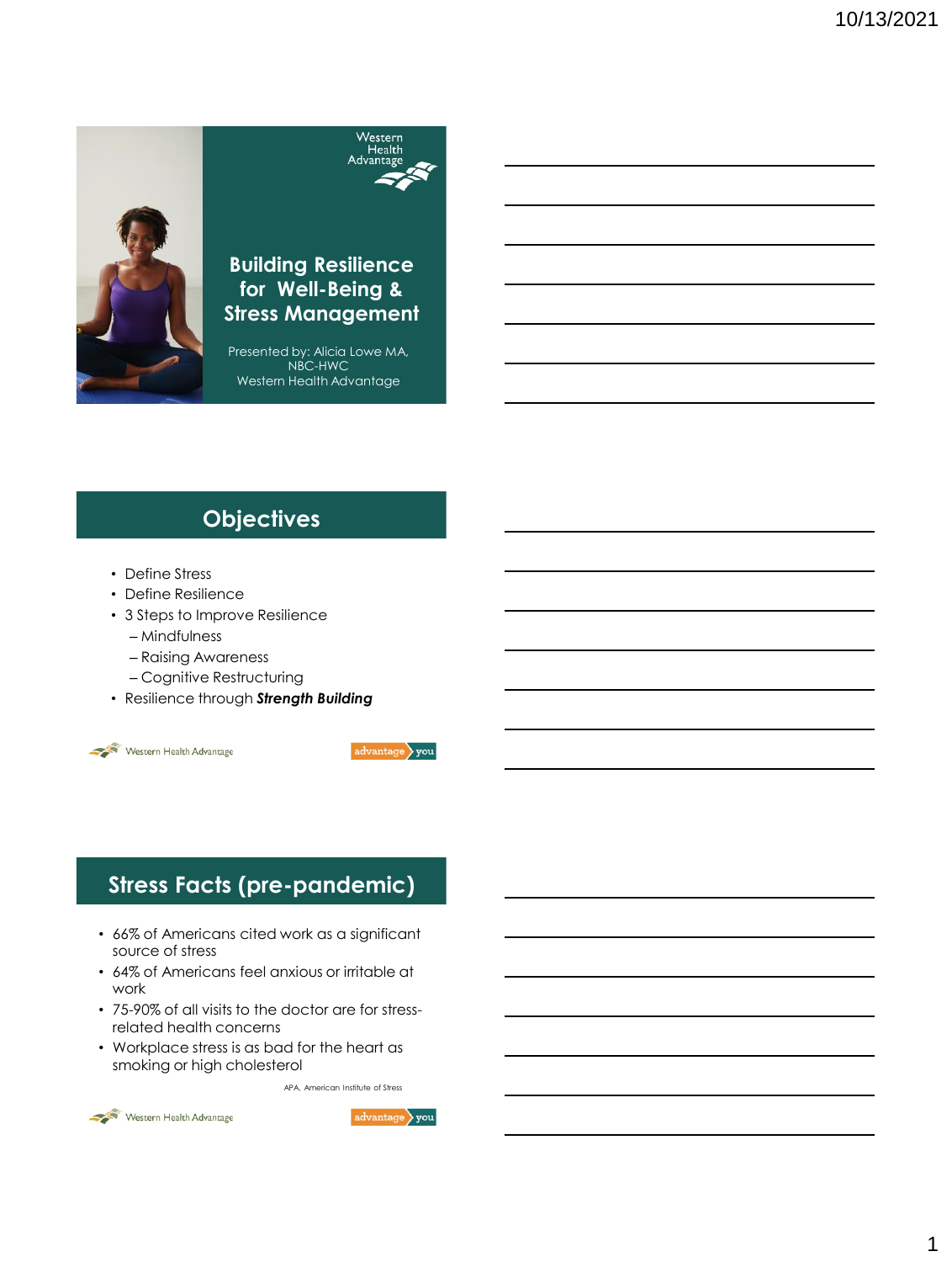## **Stress Facts (April 2021)**

- 81% of Americans cited the future of our nation as a significant source of stress
- 80% of Americans report the coronavirus as another significant source of stress
- 74% report political unrest and dis-unity in our country as another source of stress.
- 77% report stress as affecting their physical health (Aug 21)

APA, American Institute of Stress





### **Stress Defined**

- Your body's response to the demands placed on it
- Fight or flight response
- Everyday life hassles vs. major life trauma
- "Stress isn't so much what happens to you but how you take it."



Dr. Hahns Selye





### **That was then….**





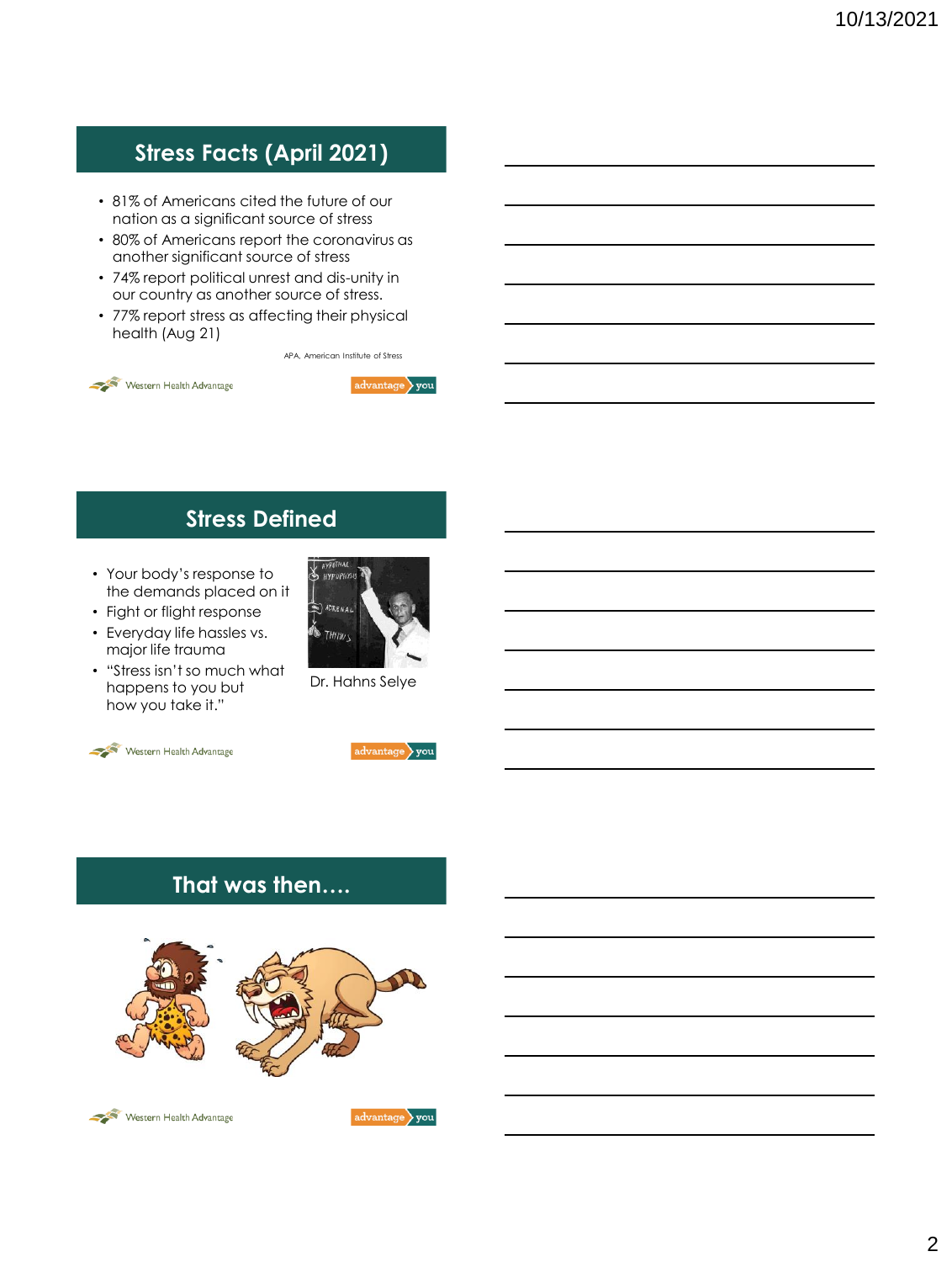### **…this is now**



Western Health Advantage

advantage you

### **AND…this is now**

- Pandemic Stress
	- Masks, mandates, vaccines, illness, loss of lives, social distancing, unemployment, low employment, working from home
- Political Stress
	- Divided country, misinformation, contradicting information, lack of unity
- Social Stress
	- Social and racial injustice, inequality, unrest



 $advantage$  you

### **Resilience Defined**

- The capacity to recover quickl[y](https://youtu.be/WD8sAo-dw_4)  from difficulties; toughness
- An ability to adjust easily to misfortune or change
- Adapting to stressors with flexibility rather than rigidity
- Resilience is proactive, whereas stress management is reactive

Western Health Advantage



 $\vert$  advantage  $\rangle$  you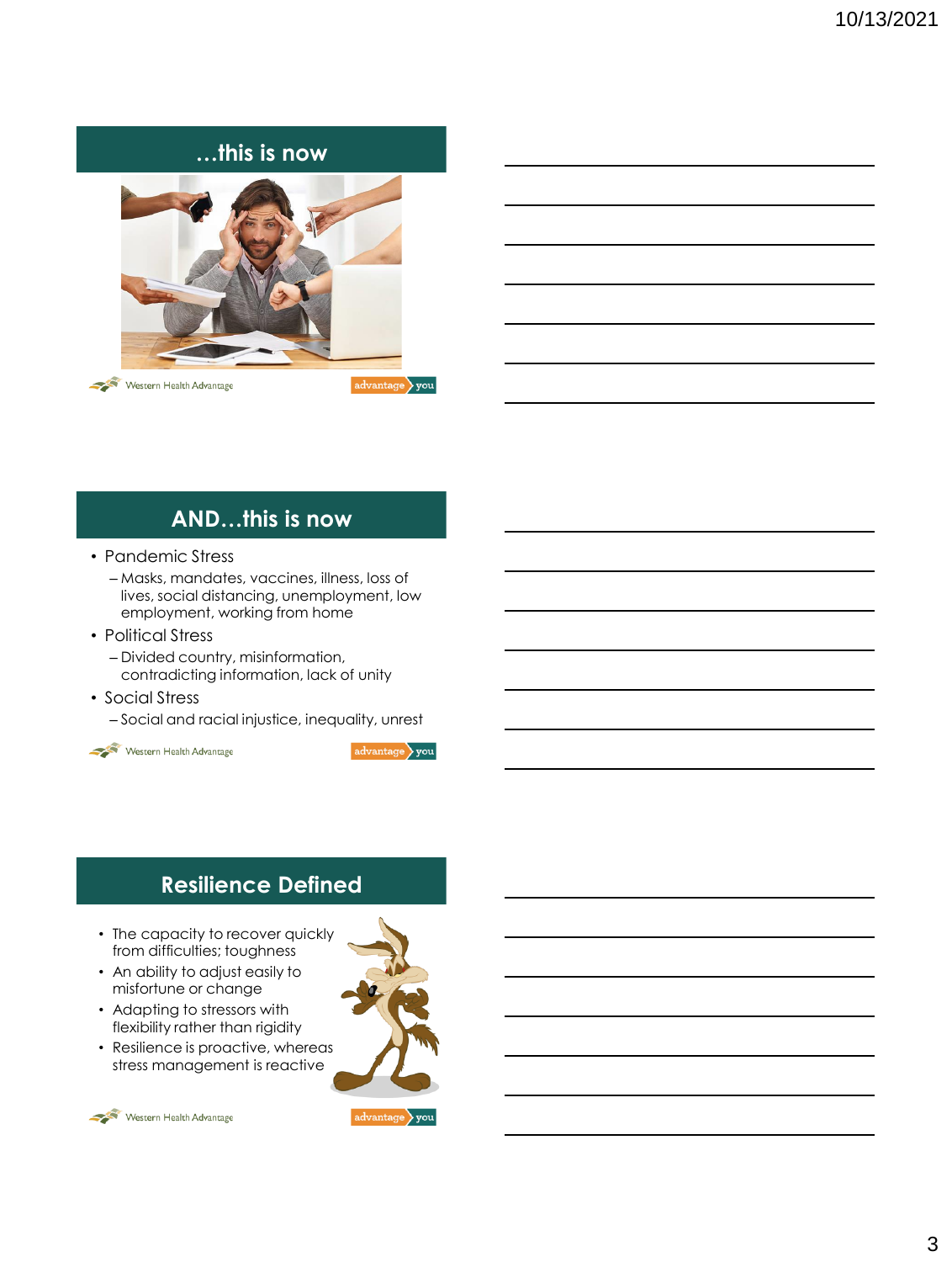### **Mindfulness**

- Mindlessness
- History and Philosophy
- "Paying attention in a particular way: on purpose, in the present moment, and nonjudgmentally." ~Jon Kabat Zinn



advantage you

### **Mindfulness Practice**

Observe your breathing Positive affirmations



Prayer Journaling (gratitude) Time in nature

Exercise (walking, yoga, tai chi) Pausing between actions



 $\vert$ advantage $\rangle$  you

### **Benefits of Mindfulness**

#### • Benefits

- Enhanced flexibility, improved concentration and mental clarity, emotional intelligence, improved interpersonal relations, creativity, & reduction in stress
- Lowers anxiety, alleviates depression, reduces anger, chronic pain, eating disorders, boosts the immune system, helps cancer patients cope better with treatment



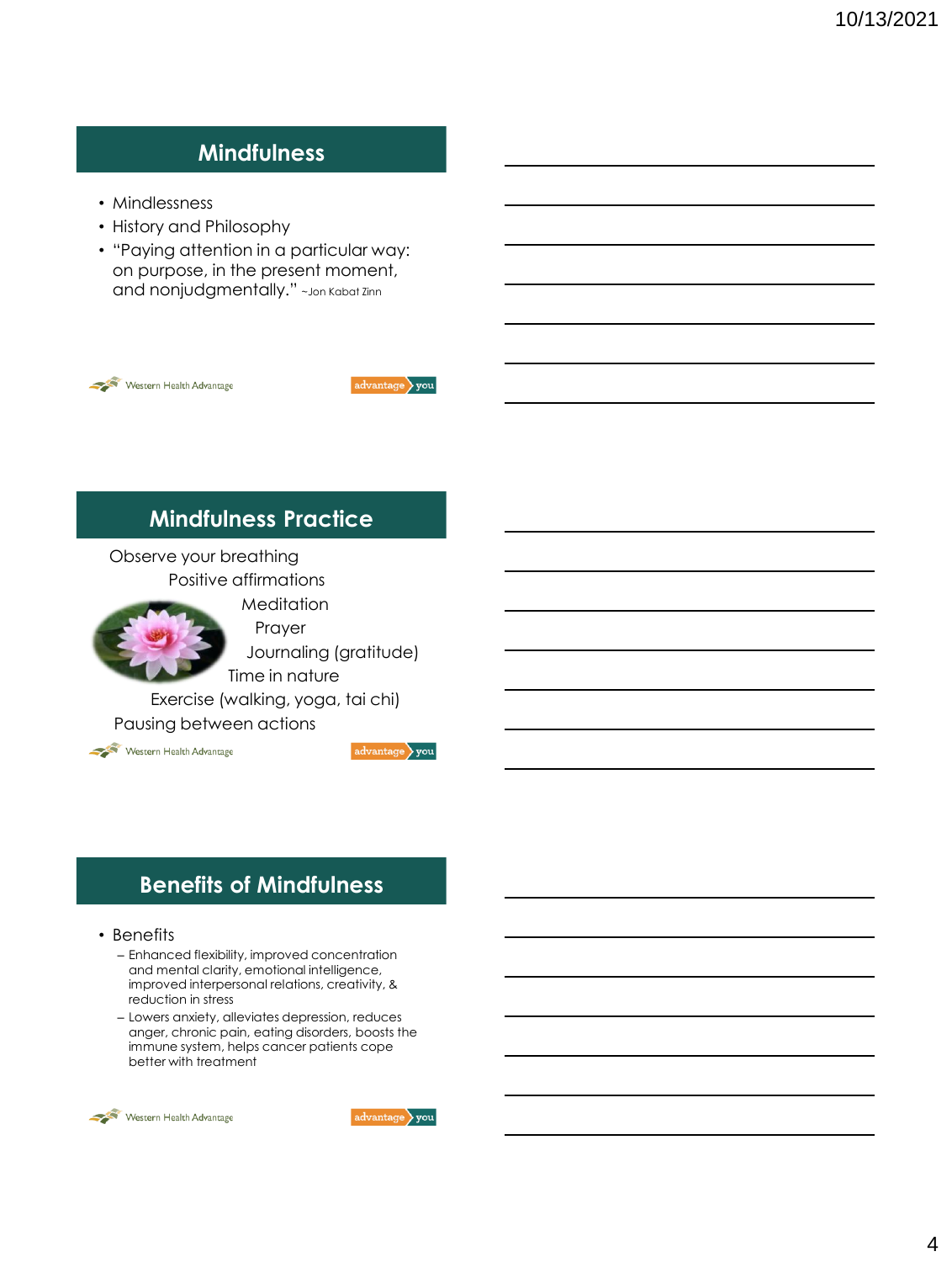### **Raising Awareness**

Connect the dots…………………………… Who? What? Where do you feel the stress? When? How? (can I change the situation) (can I change my view of the situation)

Western Health Advantage

# **Cognitive Restructuring**

- Cognitive
	- Thinking ability, your knowing, perception
- Restructuring – Reframing or changing your perception
- Changing the way you think about a stressful situation & challenging your thoughts for a more positive outcome.



 $\vert$  advantage  $\rangle$  you

advantage you

### **Historical Perceptions**

- **Marcus Aurelis**: "If you are pained by any external thing, it is not the thing that disturbs you, but your own judgment about it."
- **Shakespeare**: "There is nothing either good or bad but thinking makes it so."
- **Epictetus**: "People are not disturbed by things but by the views they take of them."



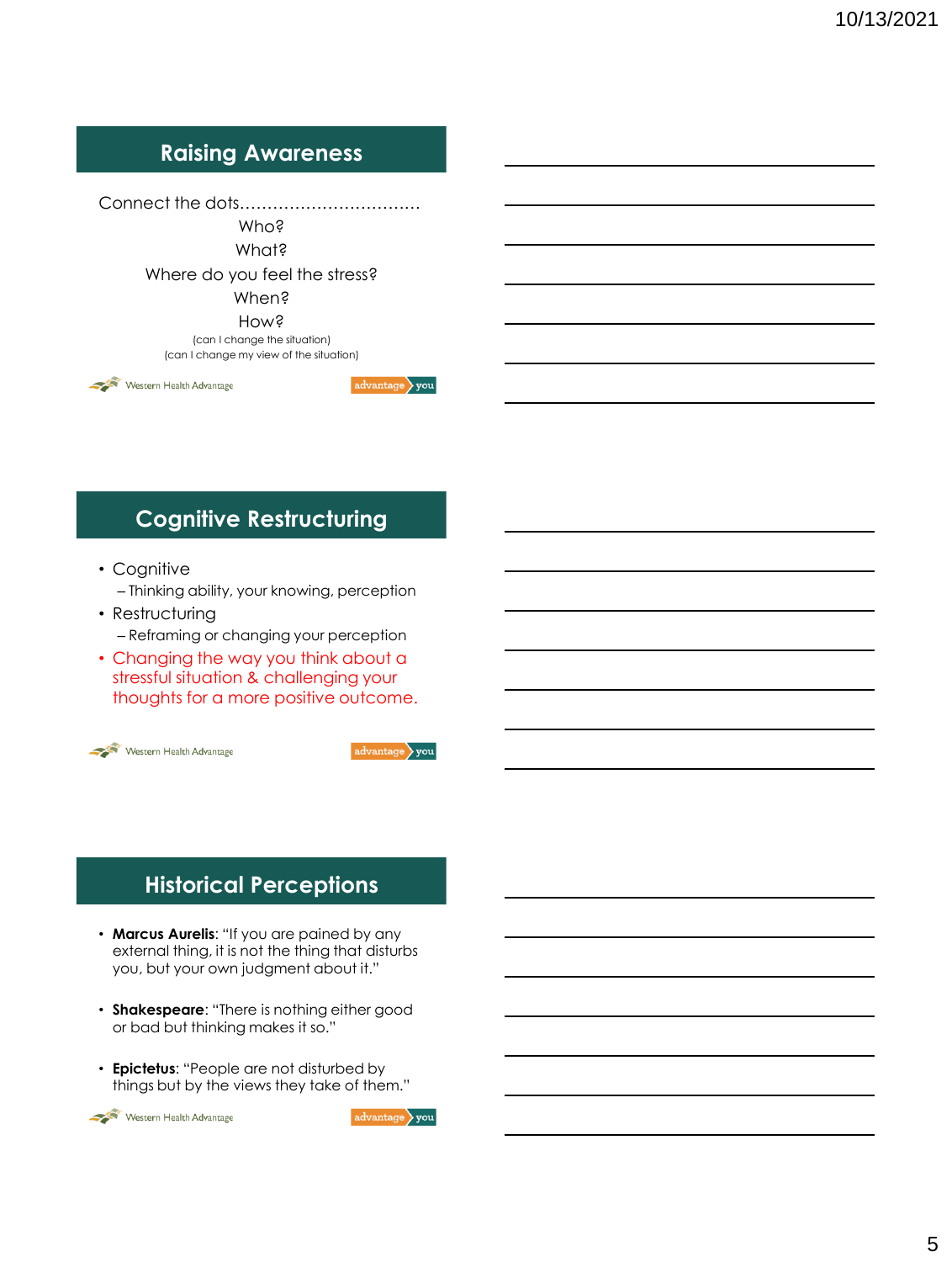## **Captain Jack Sparrow**



Western Health Advantage

 $advantage$  you

### **Cultivating Resilience**

- ✓Boundaries
- ✓Let it unfold
- ✓Good company
- ✓Self-care
- ✓Self-awareness ✓Acceptance
- ✓Seek support
- 
- ✓Consider possibilities
- ✓Mindfulness





## **Character Strengths**

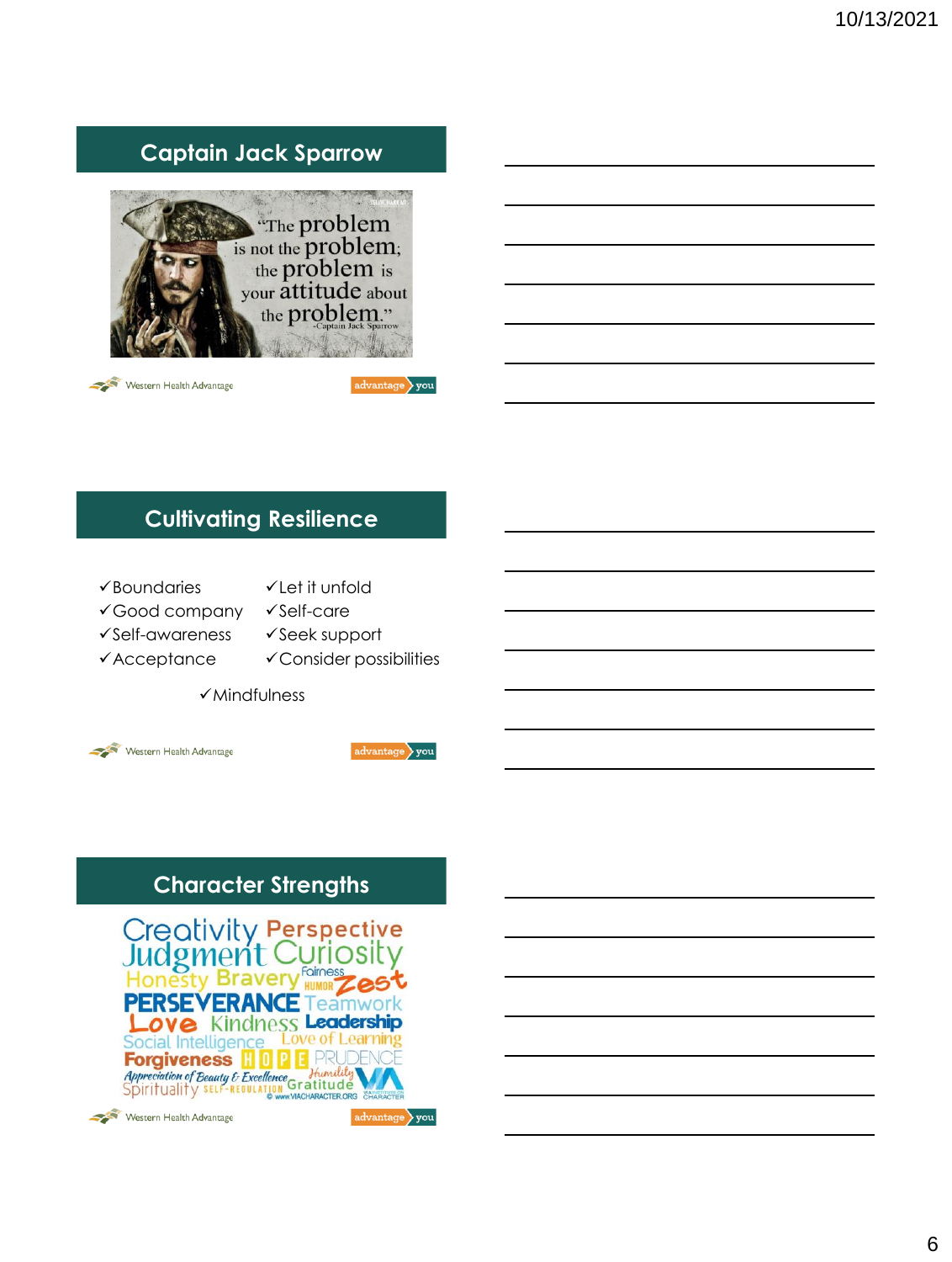## **24 Character Strengths**

- **Appreciation of Beauty & Excellence**
- Bravery
- Creativity
- Curiosity
- Fairness
- Forgiveness
- **Gratitude**
- **Honesty**
- Hope
- Humility
- **Humor**
- Judgment
- Kindness • Leadership • Love • Love of Learning
	- Perseverance
	- Perspective
	- Prudence
	- Self-Regulation
	- Social Intelligence • Spirituality
	- Teamwork
	- **Zest**



 $advantage$  you

### **Signature Strengths**

- Positive aspects of who you are
- Strong capacities & abilities within you
- Engaging, energizing and comfortable for you to use
- Two questions:
	- How has your signature strength(s) played a role in your life successes?
	- What effect does your signature strength(s) have on others?





### **Free VIA Assessment**

https://www.viacharacter.org/



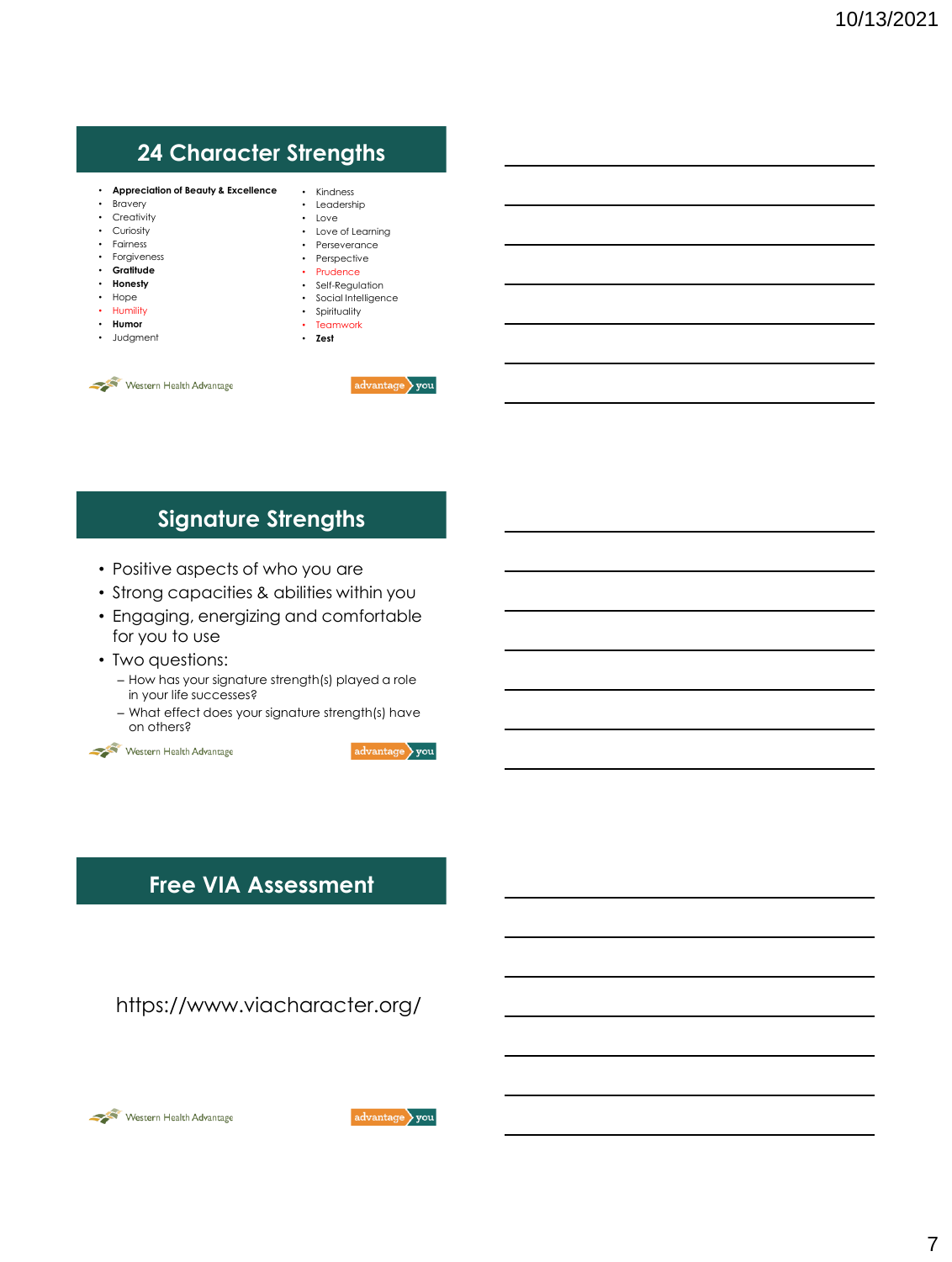## **In Conclusion…**

- Realize stress is not what is happening to us, but rather our reaction
- Practice using mindfulness and cognitive restructuring to reframe reaction to stressors
- Focus on personal strengths and strengths of others to maintain positive emotion and confidence







### **Cultivating resilience**

# **GRANT ME** THE SERENITY

TO ACCEPT THE THINGS I CANNOT CHANGE, THE COURAGE TO CHANGE THE THINGS I CAN, AND THE WISDOM TO KNOW THE DIFFERENCE.



 $\vert$  advantage  $\rangle$  you